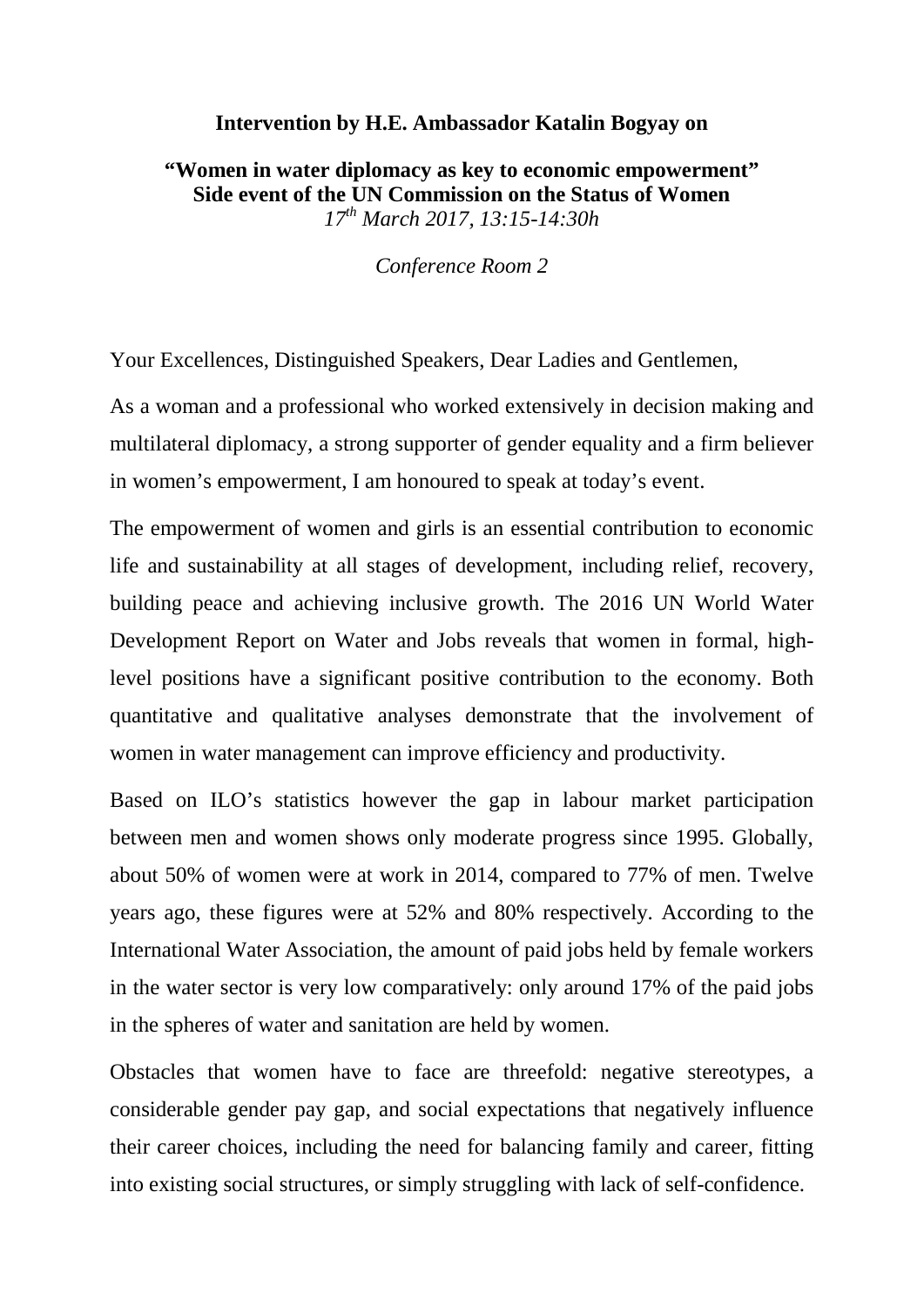Gender equality is not only a matter of fairness. The untapped potential of brilliant girls and women is a great loss of economic opportunity, both for women themselves and for the society as a whole. Gender equality should therefore be considered as a crucial mean to promote economic participation.

The most important difference of Agenda 2030 as compared to the MDGs and at the same time the largest challenge and opportunity lies in bringing together the implementation of water-related goals and targets with gender equality and the empowerment of women and girls. The SDGs set out investing in women especially in the areas of education, health and employability. The ability of women to achieve behavioural change and cultural shift is the greatest potential of all for sustainable social development and inclusive economic growth.

Policy Recommendations of the Women's Forum convened at the Budapest Water Summit in November 2016 underline that access to water is key for women's empowerment, economic development and independence.

It is in the fields dominated by males, such as leadership positions in politics, economics, science and technology decision making that we should aim at breaking through gender stereotypes. Let me share some examples of best practices from Hungary is this regard.

The Hungarian National Strategy for the Promotion of Gender Equality for 2010-2021 sets out that the percentage of women in leadership positions should reach at least 40% in Hungary by 2021. The National Research-development and Innovation Strategy for the period 2013-2020, entitled "Investment in the Future" builds on the priority of creating equal opportunities for women in the Research, Development and Innovation sector.

This will require multi-stakeholder partnership with civil society, private sector, academia, media and all relevant umbrella organizations that is well underway.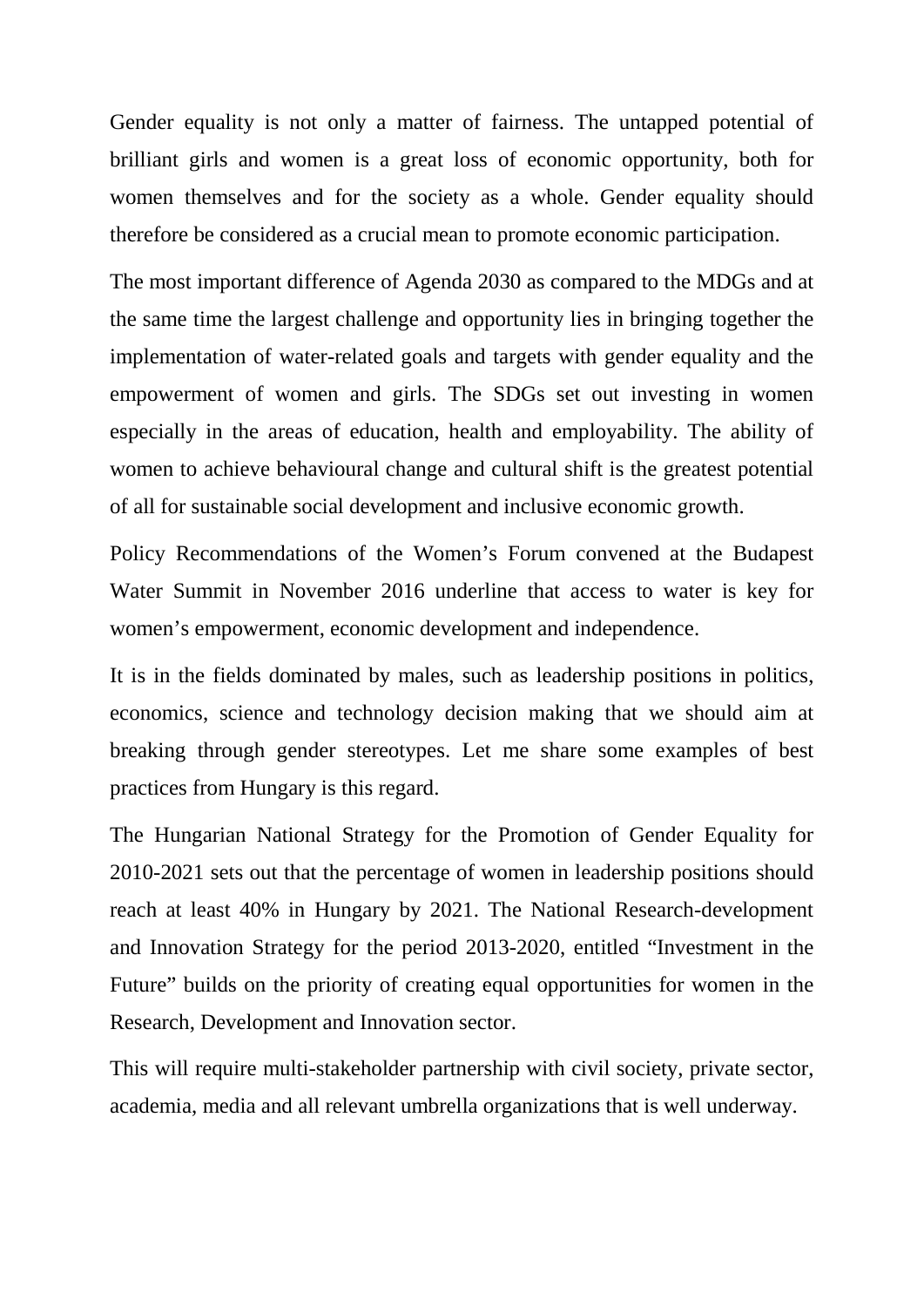Promoting gender equality should be embedded also in education and vocational training. The scholarship programme called Stipendium Hungaricum is Hungary's most important bilateral development program promoting equal chances for education by providing access to our higher education institutes for students from developing partner countries. We are happy to see that every year there is a significant number of female applicants.

Just to reinforce the practical stance here at the UN, on the day before yesterday, we hosted an event in the ECOSOC chamber with Planet 50-50 champion chess grand master Judit Polgár from Hungary on fighting stereotypes. Yesterday we had a side event on work-life (im)balance to demonstrate that women do not necessarily have to choose between family and career, as both are possible!

As Ambassador and Permanent Representative to the UN, I believe in preventive diplomacy, where even smaller countries can have an important contribution to peace and security by building bridges in areas like science, water resources management and promoting gender equality.

As co-moderator of the working level dialogue of 22 March under the auspices of the President of the General Assembly on *'Improving the integration and coordination of the work of the United Nations on the water related goals and targets under its sustainable development pillar, with particular emphasis on the 2030 Agenda for Sustainable Development'*, I paid special attention to the gender balance in the selection of speakers. I and my capital are pleased to see that Ms. Lesha Witmert, Steering Committee member of the Women for Water Partnership and UN representative for the International Federation of Business and Professional Women will give her introductory remarks in the first panel We'll also have Ms. Sanjaasuren Oyuun, Chair of the Global Water Partnership in the second panel – both of them adding perspectives of women in important positions regarding the shaping of future water policies.